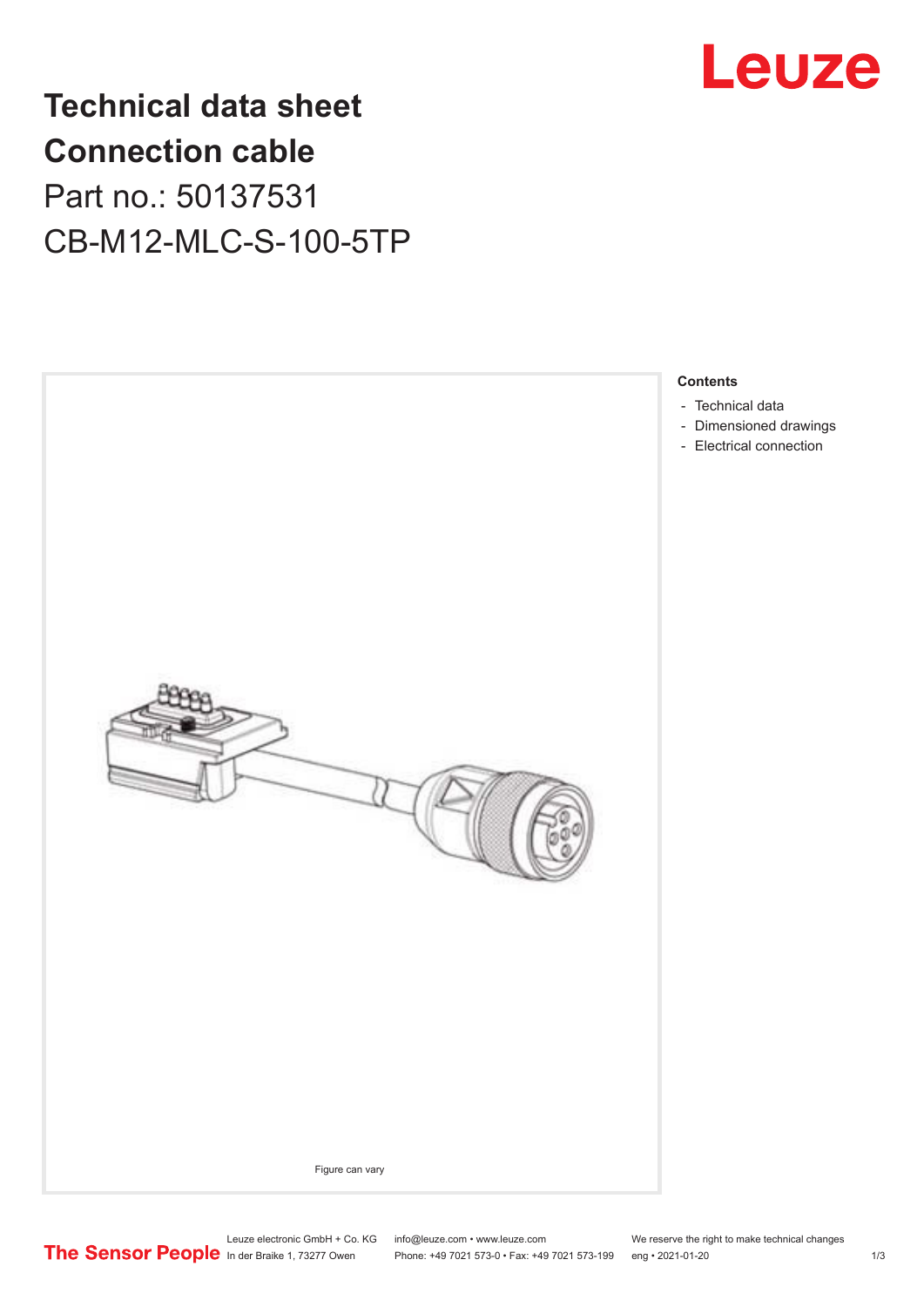## <span id="page-1-0"></span>**Technical data**

# Leuze

#### **Basic data**

| Application                  |                           | Cascading                      |
|------------------------------|---------------------------|--------------------------------|
| Suitable for                 |                           | MLC 520S safety light curtains |
|                              |                           |                                |
| <b>Connection</b>            |                           |                                |
| <b>Number of connections</b> |                           | 1 Piece(s)                     |
|                              |                           |                                |
|                              | <b>Connection 1</b>       |                                |
|                              | <b>Function</b>           | Cascade, Host In               |
|                              | Type of connection        | Cable with connector           |
|                              | Cable length              | 100 mm                         |
|                              | <b>Sheathing material</b> | <b>PUR</b>                     |
|                              | Cable color               | <b>Black</b>                   |
|                              | <b>Thread size</b>        | M <sub>12</sub>                |
|                              | <b>Type</b>               | Female                         |
|                              | <b>Material</b>           | Plastic                        |
|                              | No. of pins               | $5 - pin$                      |
|                              | Encoding                  | A-coded                        |
|                              |                           |                                |

### **Classification**

| <b>Customs tariff number</b> | 85444290 |
|------------------------------|----------|
| eCl@ss 5.1.4                 | 27069190 |
| eCl@ss 8.0                   | 27069190 |
| eCl@ss 9.0                   | 27069190 |
| eCl@ss 10.0                  | 27060311 |
| eCl@ss 11.0                  | 27060311 |
| <b>ETIM 5.0</b>              | EC001855 |
| <b>ETIM 6.0</b>              | EC001855 |
| <b>ETIM 7.0</b>              | EC001855 |
|                              |          |